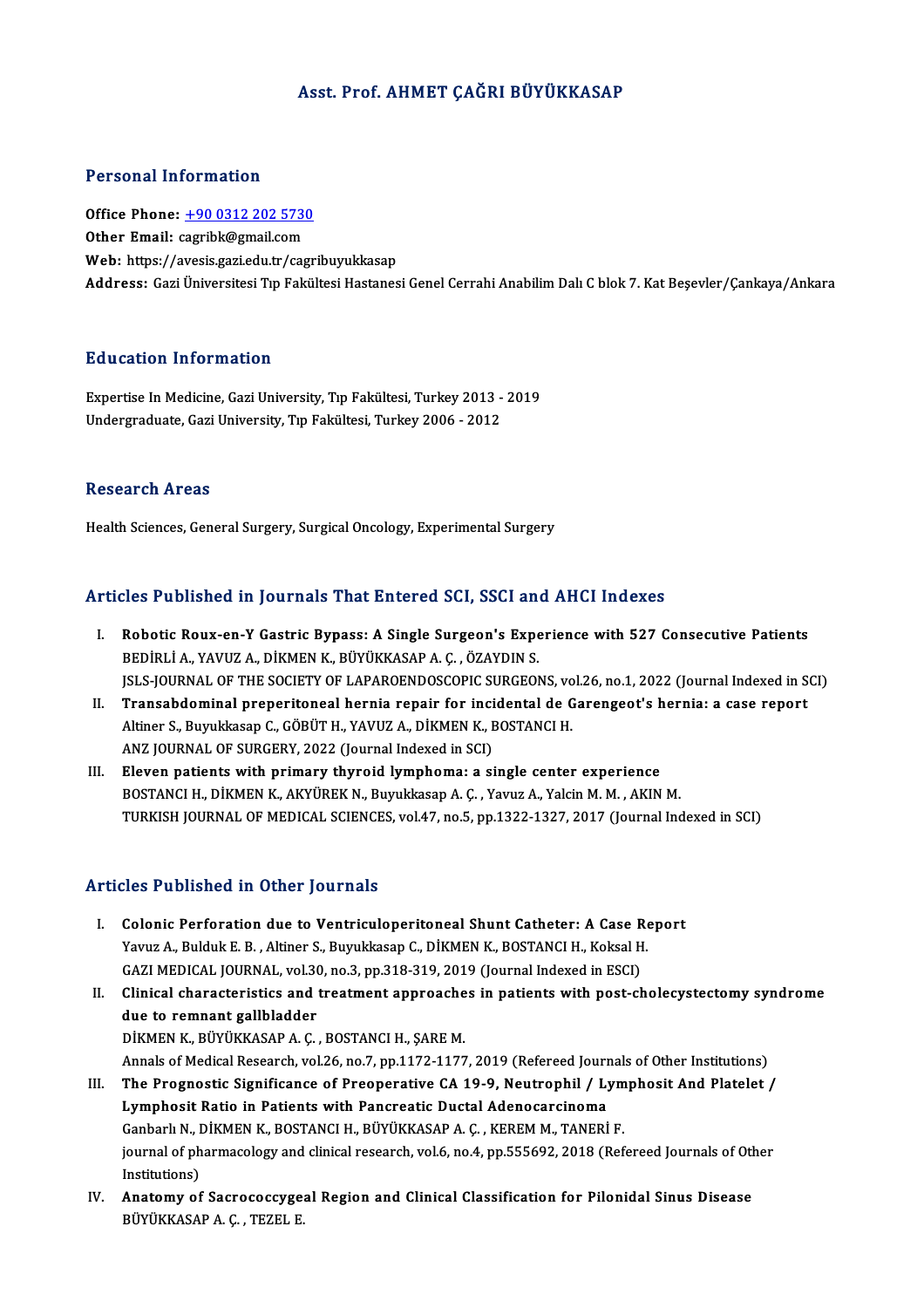Turkiye Klinikleri J Gen Surg-Special Topics 2018, vol.11, no.2, pp.88-93, 2018 (Other Refereed National Journals)<br>A sase of Prunner's gland adapeme mimieling tumors indused from head of the panareas.

Turkiye Klinikleri J Gen Surg-Special Topics 2018, vol.11, no.2, pp.88-93, 2018 (Other Refereed Nationa<br>V. A case of Brunner's gland adenoma mimicking tumors induced from head of the pancreas Turkiye Klinikleri J Gen Surg-Special Topics 2018, vol.11, no.2, <sub>J</sub><br>A case of Brunner's gland adenoma mimicking tumors i<br>BOSTANCI H., DİKMEN K., EKİNCİ Ö., Buyukkasap C., KEREM M.<br>BAN AEBICAN MEDICAL JOURNAL .vol.29, 2019 V. A case of Brunner's gland adenoma mimicking tumors induced from head of the pancreas<br>BOSTANCI H., DİKMEN K., EKİNCİ Ö., Buyukkasap C., KEREM M.<br>PAN AFRICAN MEDICAL JOURNAL, vol.29, 2018 (Journal Indexed in ESCI)

## Books&Book Chapters

- ooks & Book Chapters<br>I. Meme Kanseri Tedavisinde Elektrokemoterapi Uygulamaları<br>PÜVÜKKASARA G. ALTINERS bük Büyük ünaptere<br>BÜYÜKKASAP A. Ç. , ALTINER S.<br>in: Soğluta Son Trandlar II. Özlü BÜYÜKKASAP A. Ç. , ALTINER S.<br>in: Sağlıkta Son Trendler II, Özlü Can, Gedik Mehmet Ali, Yangal Hilmi Sefa, Özlü Aysun, Sarohan Aziz Rodan, Çöpelci BÜYÜKKASAP A. Ç. , ALTINER S.<br>in: Sağlıkta Son Trendler II, Özlü Can, Gedik Mehmet Ali, Yangal Hilm<br>Yaşar, Editor, Akademisyen Kitabevi A.Ş., Ankara, pp.235-246, 2022<br>Sun Elektrolit Dengesi ve Beguklukları
- II. Sıvı Elektrolit Dengesi ve Bozuklukları<br>BÜYÜKKASAP A.Ç. Yaşar, Editor, Akad<br>Sıvı Elektrolit De<br>BÜYÜKKASAP A. Ç.<br>in: Canel Cerrebi P. in:GenelCerrahiPratikRehberi,TezelEkmel,Editor,AkademisyenKitabevi,pp.153-170,2020

# m: Gener Cerrani Pratik Renberi, Tezer Ekmei, Editor, Akademisyen Kitabet<br>Refereed Congress / Symposium Publications in Proceedings

- efereed Congress / Symposium Publication<br>I. Surgical Approach to Rectovaginal Fistulas<br>ÖZAYDIN S. ALTINER S. BÜYÜKKASARA G. GÖE ÖZAYDIN S., ALTINER S., BÜYÜKKASAP A. Ç. , GÖBÜT H., DİKMEN K., YÜKSEL O.<br>ÖZAYDIN S., ALTINER S., BÜYÜKKASAP A. Ç. , GÖBÜT H., DİKMEN K., YÜKSEL O.<br>Ist Turkish International Celerestal Surgery Congress. YVIIIth Turkish Cel I. Surgical Approach to Rectovaginal Fistulas<br>ÖZAYDIN S., ALTINER S., BÜYÜKKASAP A. Ç. , GÖBÜT H., DİKMEN K., YÜKSEL O.<br>Ist Turkish International Colorectal Surgery Congress, XVIIIth Turkish Colon and Rectal Surgery Congre ÖZAYDIN S., ALTINER S., BÜY<br>Ist Turkish International Cole<br>Turkey, 30 November 2021<br>The pregnestic effect of l
- II. The prognostic effect of log odds of positive lymph nodes (LODDS) in rectal cancer Turkey, 30 November 2021<br>The prognostic effect of log odds of positive lymph nodes (LODDS)<br>KOYUNCUOĞLU A. C. , ALTINER S., BÜYÜKKASAP A. Ç. , YAVUZ A., YÜKSEL O.<br>Ist Turkish International Colonestal Surgery Congress, YVIII Ist Turkish International Colorectal Surgery Congress, XVIIIth Turkish Colon and Rectal Surgery Congress, Antalya,<br>Turkey, 30 November 2021 KOYUNCUOĞLU A. C. , ALTIN<br>Ist Turkish International Cole<br>Turkey, 30 November 2021<br>The Belationshin Batwee Ist Turkish International Colorectal Surgery Congress, XVIIIth Turkish Colon and Rectal Surgery Con<br>Turkey, 30 November 2021<br>III. The Relationship Between Serum Mirna Levels and Prognostic Factors Ii Gastric Cancer<br>Bürükke
- Turkey, 30 November 2021<br>The Relationship Between Serum Mirna Levels and Prognostic Factors Ii Gastric Cancer<br>Büyükkasap A. Ç. , Küçükdiler E., Nasirov M., Yılmaz N. S. , Dağlı H., Önen H. İ. , Uğraş Dikmen A., Dikmen K.,<br> The Relationship Be<br>Büyükkasap A. Ç. , Küç<br>Gülbahar Ö., Bedirli A.<br>2. INTERNATIONAL G Büyükkasap A. Ç. , Küçükdiler E., Nasirov M., Yılmaz N. S. , Dağlı H., Önen H. İ. , Uğra<br>Gülbahar Ö., Bedirli A.<br>2. INTERNATIONAL CANCER DAYS (2ND ICD), Sivas, Turkey, 16 September 2021<br>Slasya gastrastamy with rabatis duad Gülbahar Ö., Bedirli A.<br>2. INTERNATIONAL CANCER DAYS (2ND ICD), Sivas, Turkey, 16 September 2021<br>IV. Sleeve gastrectomy with robotic duodenogejunal bypass in the surgical treatment of type 2 diabetes

2. INTERNATIONAL CANCER DAYS (2ND ICD), Sivas, Turkey, 16 September 2021

- in non-obese patients: Video presentation of the technique 6th National 5th Mediterranean Congress on Morbid Obesity and Metabolic Disorders, Turkey, 17 - 20 October 2019 BEDİRLİ A., BAYHAN H., BÜYÜKKASAP A. Ç., DİKMEN K. 6th National 5th Mediterranean Congress on Morbid Obesity and Metabolic Disorders, Turkey, 17 - 20 Octory.<br>2019<br>V. Revisional robotic roux-en-Y gastric bypass after sleeve gastrectomy: Analysis of 47 patients<br>PEDIPLIA PAYH
- 2019<br>Revisional robotic roux-en-Y gastric bypass after<br>BEDİRLİ A., BAYHAN H., BÜYÜKKASAP A. Ç. , DİKMEN K.<br>6th National Eth Mediterranean Congress en Merbid Ob Revisional robotic roux-en-Y gastric bypass after sleeve gastrectomy: Analysis of 47 patients<br>BEDİRLİ A., BAYHAN H., BÜYÜKKASAP A. Ç. , DİKMEN K.<br>6th National 5th Mediterranean Congress on Morbid Obesity and Metabolic Diso BEDİRLİ A., BAYHAN H., BÜYÜKKASAP A. Ç. , DİKMEN K.<br>6th National 5th Mediterranean Congress on Morbid Obesity and Metabolic Disorders, Turkey, 17 - 20 October<br>2019 6th National 5th Mediterranean Congress on Morbid Obesity and Metabolic Disorders, Turkey, 17 - 2<br>2019<br>VI. Revisional robotic Roux-en-Y gastric bypass due to weight gain after sleeve gastrectomy<br>PEDIPLIA DIKMEN K PINIKKASA
- 2019<br>Revisional robotic Roux-en-Y gastric b<br>BEDİRLİ A., DİKMEN K., BÜYÜKKASAP A. Ç.<br>24th JESO Werld Congress, 2., 97 Septemb Revisional robotic Roux-en-Y gastric bypass of<br>BEDİRLİ A., DİKMEN K., BÜYÜKKASAP A. Ç.<br>24th IFSO World Congress, 3 - 07 September 2019<br>Bebatis Beux, en Y sestris buness for merhid

BEDİRLİ A., DİKMEN K., BÜYÜKKASAP A. Ç.<br>24th IFSO World Congress, 3 - 07 September 2019<br>VII. Robotic Roux-en-Y gastric bypass for morbid obesity: A single institutional review of the first 300<br>consecutive cases 24th IFSO World Consecutive cases<br>consecutive cases<br>penint i a pilvilvy Robotic Roux-en-Y gastric bypass for **1**<br>consecutive cases<br>BEDİRLİ A., BÜYÜKKASAP A. Ç. , DİKMEN K.<br>24th JESO Werld Congress 2 , 97 Septembe consecutive cases<br>BEDİRLİ A., BÜYÜKKASAP A. Ç. , DİKMEN K.<br>24th IFSO World Congress, 3 - 07 September 2019<br>Bebet essisted biliopenspeatis diversion with

BEDİRLİ A., BÜYÜKKASAP A. Ç. , DİKMEN K.<br>24th IFSO World Congress, 3 - 07 September 2019<br>VIII. Robot-assisted biliopancreatic diversion with duodenal switch (BSD-DS): Analysis of 27 patients<br>BEDİRLİ A., BÜYÜKKASAP A. Ç. , 24th IFSO World Congress, 3 - 07 Septembe<br>Robot-assisted biliopancreatic diversion<br>BEDİRLİ A., BÜYÜKKASAP A. Ç. , DİKMEN K.

24th IFSO World Congress, 3 - 07 September 2019

IX. Sağ kolon tümörlerinde laparoskopik kompletmezokolik eksizyon yapılan, video gösterimli 3 vaka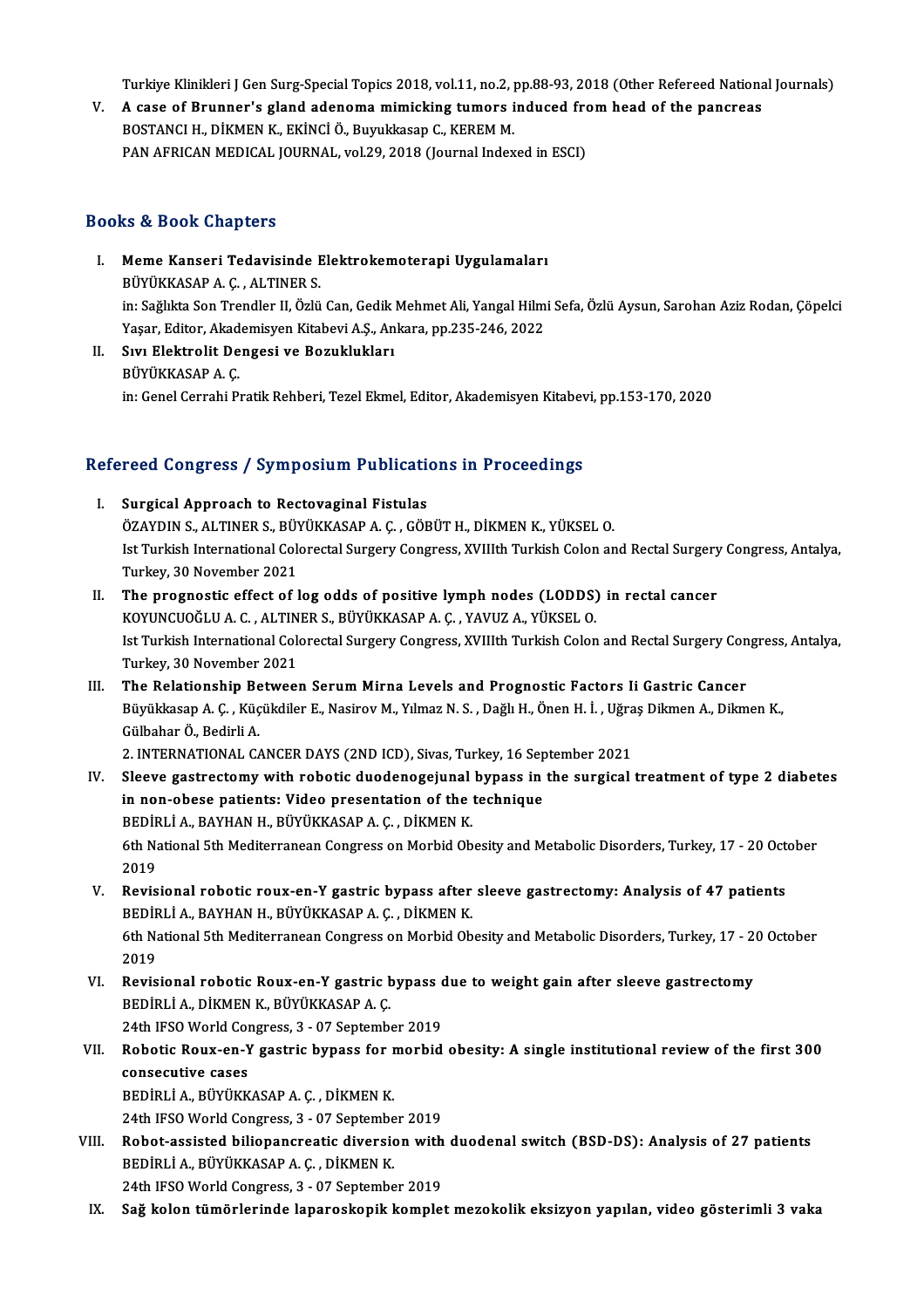takdimi takdimi<br>YAVAŞ M., GÜLÇEK E., ŞEN S., BÜYÜKKASAP A. Ç. , AYTAÇ A. B. , TÜRKOĞLU M. A.<br>17. Türk Kolon ve Pektum Cerrebisi Kongresi, Antekva Turkey, 9, , 13. Anril 2010 takdimi<br>YAVAŞ M., GÜLÇEK E., ŞEN S., BÜYÜKKASAP A. Ç. , AYTAÇ A. B. , TÜRKOĞLU M. A.<br>17. Türk Kolon ve Rektum Cerrahisi Kongresi, Antalya, Turkey, 9 - 13 April 2019<br>Matabalis Qutsamas Aftar Bravimal Castrastamu with Daubla YAVAŞ M., GÜLÇEK E., ŞEN S., BÜYÜKKASAP A. Ç. , AYTAÇ A. B. , TÜRKOĞLU M. A.<br>17. Türk Kolon ve Rektum Cerrahisi Kongresi, Antalya, Turkey, 9 - 13 April 2019<br>X. Metabolic Outcomes After Proximal Gastrectomy with Double Trac 17. Türk Kolon ve Rektum Cerrahisi Kongresi, Antalya, Turkey, 9 - 13 April 2019<br>Metabolic Outcomes After Proximal Gastrectomy with Double Tract Reconstruct<br>YÜKSEL O., GÖBÜT H., YAVUZ A., DİKMEN K., BOSTANCI H., ALTINER S., Metabolic Outcomes After Proximal Gastrectomy with Doub<br>YÜKSEL O., GÖBÜT H., YAVUZ A., DİKMEN K., BOSTANCI H., ALTINEI<br>Korea International Gastric Cancer Week 2019, 11 - 13 April 2019<br>Fffect of Bobotis Bouy on Y Castric Bu YÜKSEL O., GÖBÜT H., YAVUZ A., DİKMEN K., BOSTANCI H., ALTINER S., BÜYÜKKASAP A. Ç.<br>Korea International Gastric Cancer Week 2019, 11 - 13 April 2019<br>XI. Effect of Robotic Roux-en-Y Gastric Bypass on Type 2 Diabetes Mellitu Korea International Gastric Can<br>Effect of Robotic Roux-en-Y<br>our Preliminary Experience<br>PEDIPLLA PUVUKASARA G Effect of Robotic Roux-en-Y Gastric By<br>our Preliminary Experience<br>BEDİRLİ A., BÜYÜKKASAP A. Ç. , BAYHAN H.<br>4th World Congress on Interventional There our Preliminary Experience<br>BEDİRLİ A., BÜYÜKKASAP A. Ç. , BAYHAN H.<br>4th World Congress on Interventional Therapies for Type 2 Diabetes, 8 - 10 April 2019<br>Bebetis Versus I aparossanis Bouy an Y Castris Bunass Compresion of BEDİRLİ A., BÜYÜKKASAP A. Ç. , BAYHAN H.<br>4th World Congress on Interventional Therapies for Type 2 Diabetes, 8 - 10 April 2019<br>XII. Robotic Versus Laparoscopic Roux-en-Y Gastric Bypass Comprasion of Short-term Surgical 4th World (<br>Robotic V<br>Outcomes<br>PEDIPLIA Robotic Versus Laparoscopic Roux-e:<br>Outcomes<br>BEDİRLİ A., BÜYÜKKASAP A. Ç. , YAVUZ A.<br>IESO 2018 22nd World Congress 26 - 29 ; Outcomes<br>BEDİRLİ A., BÜYÜKKASAP A. Ç. , YAVUZ A.<br>IFSO 2018 23nd World Congress, 26 - 29 September 2018<br>Bebetis Beristris Surgery with Intreserpereal Bebet BEDİRLİ A., BÜYÜKKASAP A. Ç. , YAVUZ A.<br>IFSO 2018 23nd World Congress, 26 - 29 September 2018<br>XIII. Robotic Bariatric Surgery with Intracorporeal Robot-Sewn Anastomosis. Technical onsiderations and<br> **IFSO 2018**<br>**Robotic Band<br>outcomes**<br>PEDIPLIA Robotic Bariatric Surgery with Intracol<br>outcomes<br>BEDİRLİ A., BÜYÜKKASAP A. Ç. , BAYHAN H.<br>IESO 2019 22nd World Congress 26 - 29 Se outcomes<br>BEDİRLİ A., BÜYÜKKASAP A. Ç. , BAYHAN H.<br>IFSO 2018 23nd World Congress, 26 - 29 September 2018 BEDİRLİ A., BÜYÜKKASAP A. Ç. , BAYHAN H.<br>IFSO 2018 23nd World Congress, 26 - 29 September 2018<br>XIV. Nonoperative Management of Hepatic and Splenic Injury Caused by Blunt Abdominal Trauma,<br>Clinical Experience IFSO 2018 23nd Work<br>Nonoperative Mana<br>Clinical Experience Nonoperative Management of Hepatic and Splenic I<br>Clinical Experience<br>BÜYÜKKASAP A. Ç. , DİKMEN K., BOSTANCI H., ÇİFTER S. Ç.<br>1ST ARIMSE CONCRESS RAKU 2019 AND 20THANNIVERS. Clinical Experience<br>BÜYÜKKASAP A. Ç. , DİKMEN K., BOSTANCI H., ÇİFTER S. Ç.<br>1ST APIMSF CONGRESS BAKU 2018 AND 30THANNIVERSARY MEETING OF APIMSF, 15 - 18 May 2018, vol.42,<br>pp.1-41 BÜYÜKKASAP A. Ç., DİKMEN K., BOSTANCI H., ÇİFTER S. Ç. 1ST APIMSF CONGRESS BAKU 2018 AND 30THANNIVERSARY MEETING OF APIMSF, 15 - 18 May 2018, vol.42,<br>pp.1-41<br>XV. Robotic vs Laparoscopic Roux-en-Y Gastric Bypass: Comprasion of Short Term Surgical Outcomes<br>penipli A. PüvüvyASARA pp.1-41<br>Robotic vs Laparoscopic Ro<br>BEDİRLİ A., BÜYÜKKASAP A. Ç.<br>Korea International Castric Car Robotic vs Laparoscopic Roux-en-Y Gastric Bypass: Compra<br>BEDİRLİ A., BÜYÜKKASAP A. Ç.<br>Korea International Gastric Cancer Week 2018, 26 - 28 April 2018<br>Bisk Fostors and Prognosis for No.12n and 12.1 umph Node BEDİRLİ A., BÜYÜKKASAP A. Ç.<br>Korea International Gastric Cancer Week 2018, 26 - 28 April 2018<br>XVI. Risk Factors and Prognosis for No.12p and 13 Lymph Node Metastasis in Gastric Cancer<br>VÜKSEL O. DİKMEN K. BOSTANCLH BÜYÜKKAS Korea International Gastric Cancer Week 2018, 26 - 28 April 2018<br>Risk Factors and Prognosis for No.12p and 13 Lymph Node Metastasis in<br>YÜKSEL O., DİKMEN K., BOSTANCI H., BÜYÜKKASAP A. Ç. , ALTINER S., EMRAL A. C.<br>Korea Int Risk Factors and Prognosis for No.12p and 13 Lymph Node<br>YÜKSEL O., DİKMEN K., BOSTANCI H., BÜYÜKKASAP A. Ç. , ALTINER<br>Korea International Gastric Cancer Week 2018, 26 - 28 April 2018<br>Pobotis Total Castrostomy with Bobot so YÜKSEL O., DİKMEN K., BOSTANCI H., BÜYÜKKASAP A. Ç. , ALTINER S., EMRAL A. C.<br>Korea International Gastric Cancer Week 2018, 26 - 28 April 2018<br>XVII. Robotic Total Gastrectomy with Robot-sewn Esophagojejunostomy Anastom Korea International Gastri<br>Robotic Total Gastrecto<br>Experience of 27 cases<br>PEDiPLLA PÜVÜKKASAR BEDİRLİA.,BÜYÜKKASAPA.Ç. Korea InternationalGastricCancerWeek2018,26 -28April2018 XVIII. TORAKS VE KARIN YAN DUVARI NEKROTIZAN FASIIT OLGUSUNUN YÖNETIMI, OLGU SUNUMU Korea International Gastric Cancer Week 2018, 26 - 28 April 2018<br>**TORAKS VE KARIN YAN DUVARI NEKROTIZAN FASIIT OLGUSU**<br>BÜYÜKKASAP A. Ç. , ERDAL A. I. , YAVAŞ M., DİKMEN K., BOSTANCI H.<br>14 Hlugal Asil Tın Kongresi Turkey 19 TORAKS VE KARIN YAN DUVARI NEKROTIZAN FA<br>BÜYÜKKASAP A. Ç. , ERDAL A. I. , YAVAŞ M., DİKMEN K.,<br>14. Ulusal Acil Tıp Kongresi, Turkey, 19 - 22 April 2018<br>Desmeid Tumen in the Antonian Abdeminal Wall ( XIX. Desmoid Tumor in the Anterior Abdominal Wall of a Under Follow-up Due to Endometrial Stromal<br>Sarcoma, Case Report 14. Ulusal Acil Tıp Kongresi, Turkey, 19 - 22 April 2018 ŞAHİNÇ., BÜYÜKKASAPA.Ç., ALTINERS., GÜLÇEKE., AYTAÇA.B. 21st Turkish Surgical Association Annual Congress, Turkey, 11 - 15 April 2018 SAHİN Ç., BÜYÜKKASAP A. Ç. , ALTINER S., GÜLÇEK E., AYTAÇ A. B.<br>21st Turkish Surgical Association Annual Congress, Turkey, 11 - 15 April 2018<br>XX. REVİZYONEL ROBOTİK BARİATRİK CERRAHİ UYGULADIĞIMIZ 18 HASTA<br>XAVIIZ A. ASLAN 21st Turkish Surgical Association Annual Congress, Turkey, 11 - 15 A<br>REVİZYONEL ROBOTİK BARİATRİK CERRAHİ UYGULADIĞIMIZ<br>YAVUZ A., ASLAN O., BÜYÜKKASAP A. Ç. , KARABACAK H., BEDİRLİ A.<br>2. Bariatrik ve Metabalik Carrabi Kang REVİZYONEL ROBOTİK BARİATRİK CERRAHİ UYGULADIĞIMIZ 18 H*I*<br>YAVUZ A., ASLAN O., BÜYÜKKASAP A. Ç. , KARABACAK H., BEDİRLİ A.<br>2. Bariatrik ve Metabolik Cerrahi Kongresi, Turkey, 23 - 26 November 2017<br>BOBOTİK YÖNTEMI E UYÇULAN XXI. ROBOTİK YÖNTEMLE UYGULANAN SLEEVE GASTREKTOMİ VİDEO EŞLİĞİNDE AMELİYAT 2. Bariatrik ve Metabolik Cerrahi<br>ROBOTİK YÖNTEMLE UYGUL.<br>AŞAMALARININ SUNULMASI<br>ASLANO YAVUZ A KARARAÇA ROBOTİK YÖNTEMLE UYGULANAN SLEEVE GASTREKTOMİ VİI<br>AŞAMALARININ SUNULMASI<br>ASLAN O., YAVUZ A., KARABACAK H., BÜYÜKKASAP A. Ç. , BEDİRLİ A.<br>2. Berjatrik ve Matebolik Cerrebi Kongresi Turkev 22 - 26 Nevember AŞAMALARININ SUNULMASI<br>ASLAN O., YAVUZ A., KARABACAK H., BÜYÜKKASAP A. Ç. , BEDİRLİ A.<br>2. Bariatrik ve Metabolik Cerrahi Kongresi, Turkey, 23 - 26 November 2017 ASLAN O., YAVUZ A., KARABACAK H., BÜYÜKKASAP A. Ç. , BEDİRLİ A.<br>2. Bariatrik ve Metabolik Cerrahi Kongresi, Turkey, 23 - 26 November 2017<br>XXII. ROBOTİK YÖNTEMLE REVİZYONEL BARİATRİK CERRAHİ: SLEEVE GASTREKTOMİ'DEN ROUX 2. Bariatrik ve Metabol<br>ROBOTİK YÖNTEML<br>GASTRİK BYPASS'A<br>PÜVÜVYASAR A.C. AS ROBOTİK YÖNTEMLE REVİZYONEL BARİATRİK CERRAHİ: SLE<br>GASTRİK BYPASS'A<br>BÜYÜKKASAP A. Ç. , ASLAN O., YAVUZ A., KARABACAK H., BEDİRLİ A.<br>2. Berjetrik ve Metebelik Cerrebi Kengresi Turkey 22., 26 Nevember 6ASTRİK BYPASS'A<br>2.BÜYÜKKASAP A. Ç. , ASLAN O., YAVUZ A., KARABACAK H., BEDİRLİ A.<br>2. Bariatrik ve Metabolik Cerrahi Kongresi, Turkey, 23 - 26 November 2017